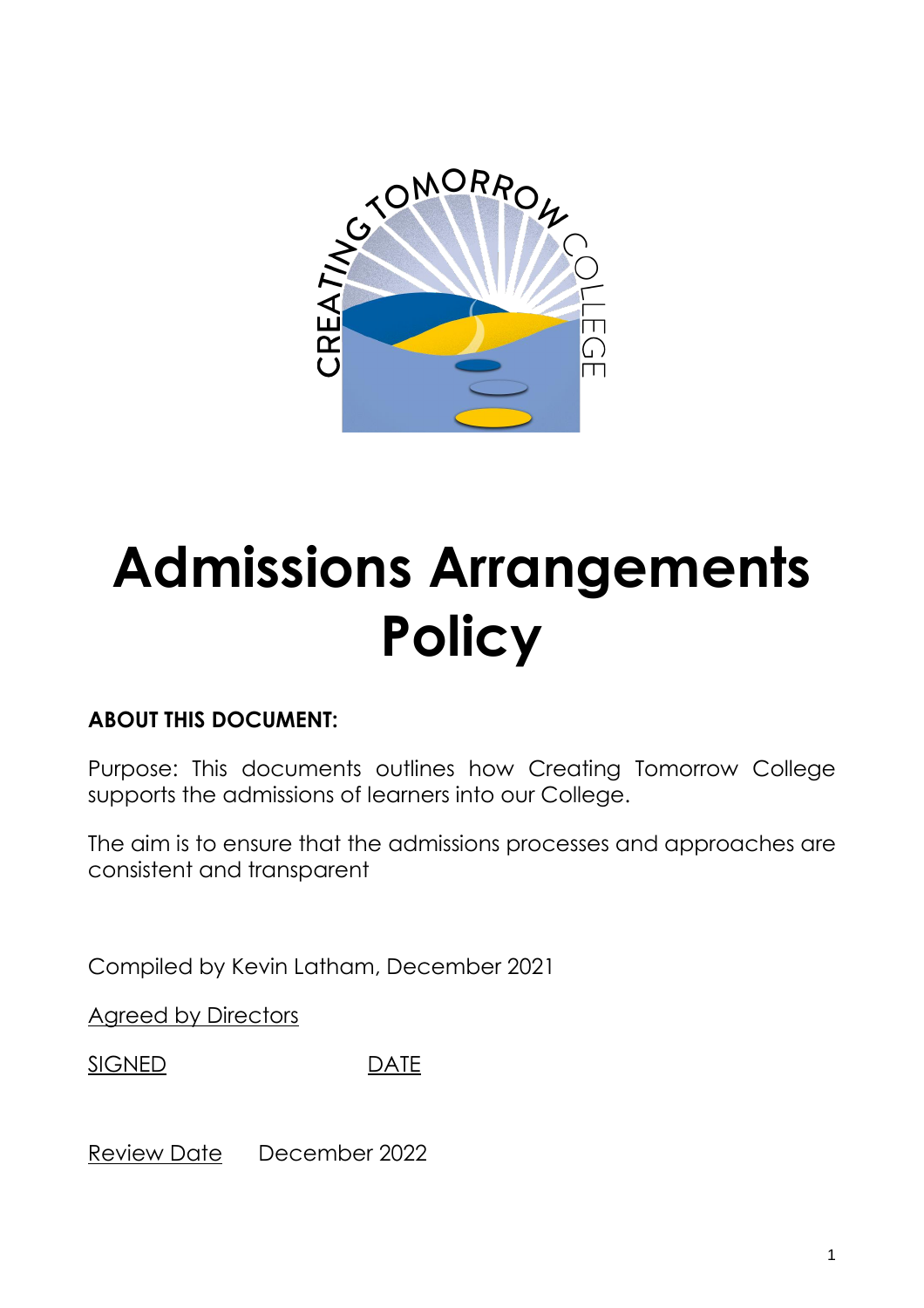# **Wellbeing in our Trust**

Managing admissions to our college can be challenging and so this document aims to set out procedures to be followed to minimize what can be difficult process.

We are all affected by poor physical and mental health at times during our lives and it is important the appropriate support is available in a timely manner.

Health and wellbeing is everyone's responsibility and we encourage an open and honest culture whereby anyone can discuss any issues they may have.

The Trustees of Creating Tomorrow take the health and wellbeing of all employees seriously and are committed to supporting our staff. The Trustees ensure that support for staff is available through:

- Effective line management
- Commitment to reducing workload
- Supportive and professional working environments
- Employee support programs
	- o Health Assure (confidential counselling support available through Perkbox account).
	- o The Teacher Support Line telephone number 08000 562561 or website [www.teachersupport.info](http://www.teachersupport.info/)

# **1. Our Vision**

At Creating Tomorrow College we aim to inspire and empower all learners to achieve.

# **2. Aims**

At Creating Tomorrow College we are an inclusive setting to support young people with cognition and learning difficulties. To ensure that the college is able to continue to offer a broad and relevant curriculum for all our learners, regardless of their background, culture or ability, there needs to be a process to ensure admissions to Creating Tomorrow College reflect the college community and are in line with our funding agreement with the local authority and subsequently the ESFA.

Each learner is valued for who they are and what they bring to the college. We appreciate and celebrate the richness of diversity within the college community as well as the wider community. Through the work we do across the college on developing Values, we actively promote the importance of determination, aspiration, respect and empathy. Through this approach, students develop independence, confidence and integrity which prepares them for their future lives.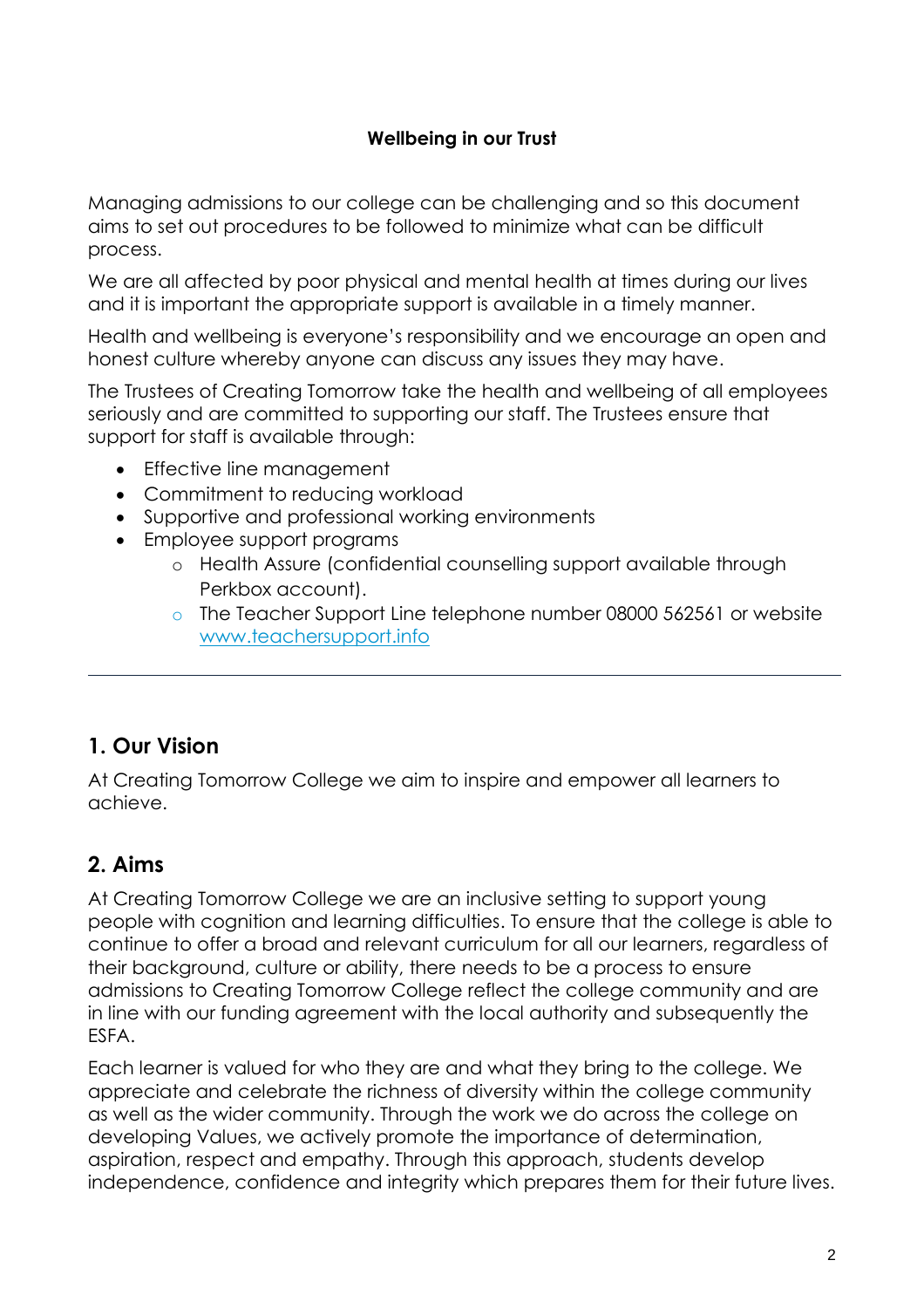This policy aims to promote and embed Creating Tomorrow College's Core Values.

# **3. Admissions Statement**

Under the current service level agreement with North and West Northamptonshire Local Authority, the local authority (LA) are the college admissions authority. In accordance with the agreement all learners admitted to Creating Tomorrow College will have an Education Health and Care (EHC) Plan.

All admissions will be dependent on places being available in the college and within the right learning peer group. In consultation with the LA, the College Director of College will comment on the appropriateness of the placement and the college's ability to meet the child's needs as outlined in the EHC plan. The primary need of any learner at Creating Tomorrow College is a learning difficulty, which can be moderate, severe, or complex. Some learners may have additional needs such as ASD, ADHD, a visual, hearing or multisensory impairment, a physical disability etc. Some learners may have behaviours that can be challenging as a result of their learning difficulty or their additional needs.

The LA and college recognise the importance of the young person's and parent's choice, however under the current funding agreement referrals will not be considered from outside the college's recognised catchment area (North Northamptonshire). Where places are limited, the Director of College and LA will prioritise referrals through discussions. All requests for places will be brokered through the LA.

Requests for a place at Creating Tomorrow College should be made to Northants EHC Team

# **4. Admissions procedures**

It is realised that parents of prospective learners will be anxious and uncertain about what to expect when a specialist post-16 institute (SPI) is suggested as a possible educational route for their child. It is therefore important that admission procedures are sensitive to their needs and reflects a structure that is predictable and understandable. This will be achieved by:-

- Ensuring all prospective admissions are initially dealt with by the Director of **College**
- Providing the opportunity to visit the college and discuss needs with the Director of College. Parents and leaners are more than welcome to bring someone with them on this visit
- Providing parents and learners with a prospectus at initial meeting
- Once an EHCP has been issued and Creating Tomorrow College has been named as appropriate provision by the Local Authority, providing planned opportunities for the family and learner to visit the college and meet staff.
- Providing relevant tutor and team members with necessary papers so that where appropriate home visits can be arranged and involved professionals contacted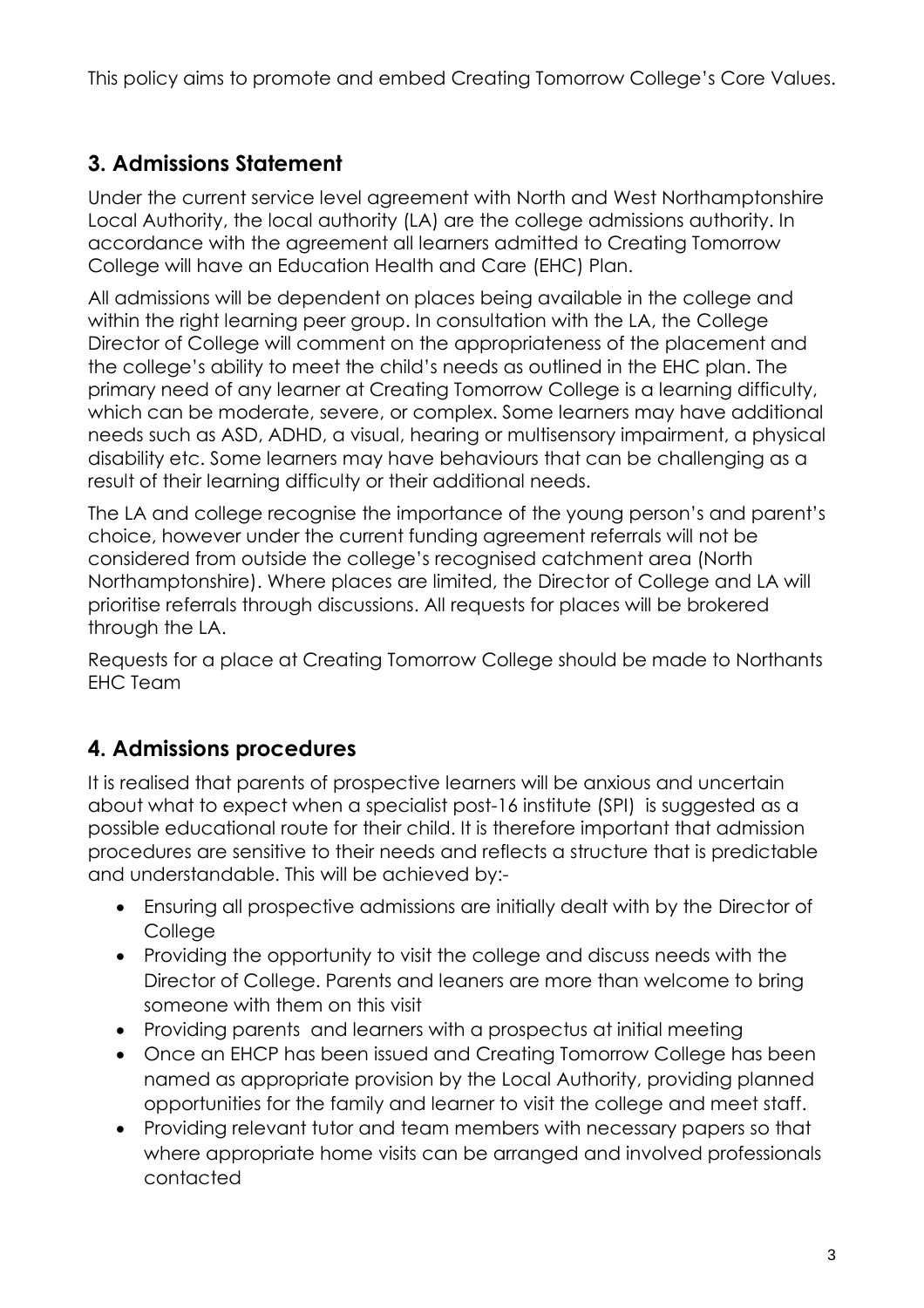- Ensuring parents and learners are aware of arrangements such as transport, once an admission date has been agreed
- Providing parents and learners with the opportunity to meet with tutors for a progress report during term of admission

*Where visits to the college are arranged prior to the completion of the EHC plan, it will be made clear to all involved that such visits do not imply that the college has made a commitment to offer a place.*

# **5. Admissions Planning**

The Director of College, in consultation with the Senior Leadership Team and relevant members of staff, will be responsible for all decisions relating to admissions. The College will use the "**Creating Tomorrow Application Panel Information**" (appendix 1. In this way learner number and programme planning will be dealt with in a planned and efficient way. In order to aid this process.

The Director of College reserves the right to decline a request for a place if it is felt that the college cannot meet the needs on as detailed on the statement or EHC plan.

# **6. Review**

This policy is subject to annual review by governors even if there have been no changes during that period.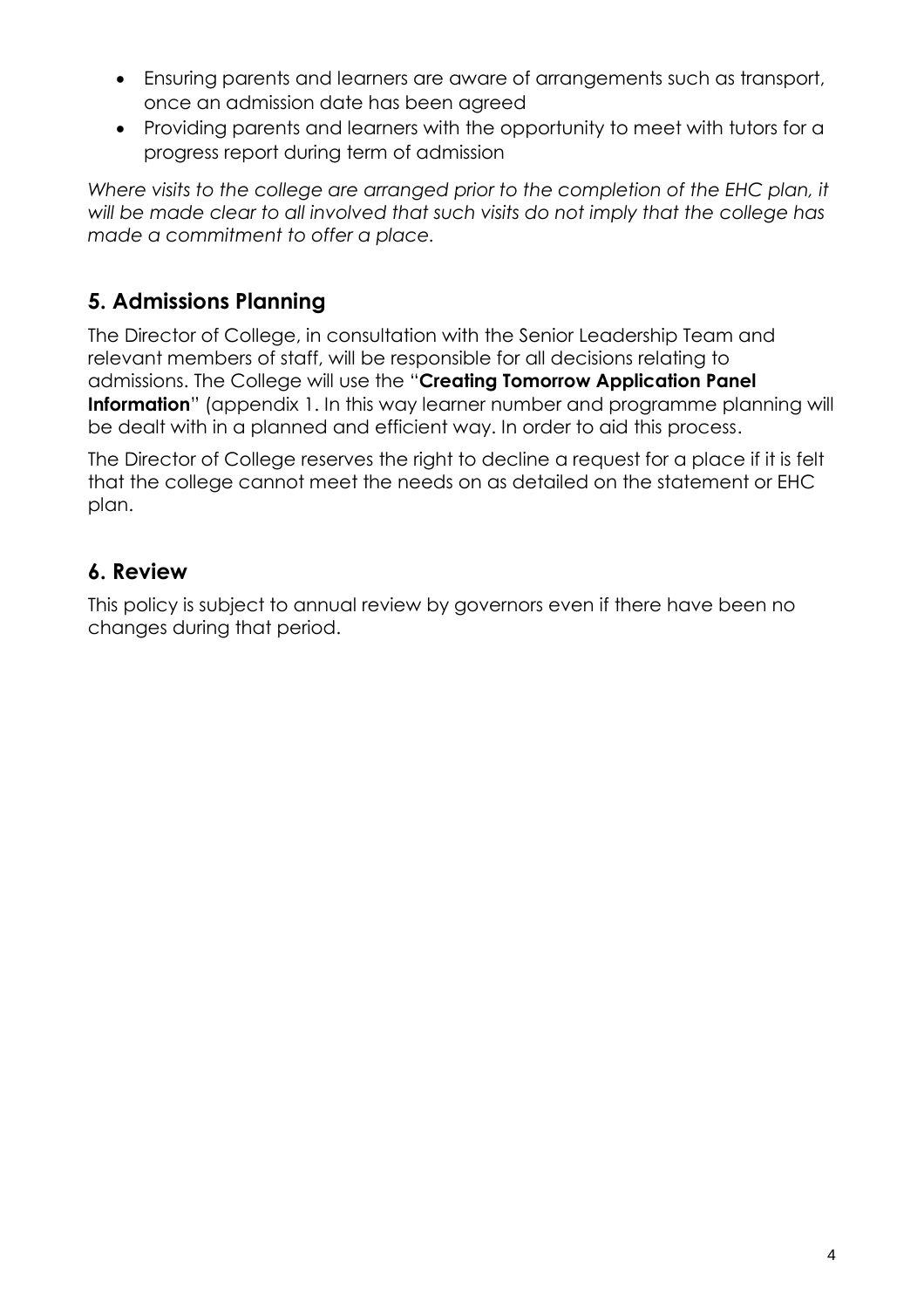Appendix 1

**Creating Tomorrow Application Panel Information**

# **Allocation of Places for the Academic Year xxxx - xxxx**

Please complete a copy for each student wishing to be considered for a place at Creating Tomorrow

**Forename(s): Surname**:

**D.O.B: Age in Sept 20XX: Current Academic Year:**

**Current Academic Placement (if applicable):**

**Home Address:**

**Learning Needs, Learning Difficulties and/or Disabilities, Care Needs**:

**Highest Qualification Level, Date Achieved and Grade for English:**

**Highest Qualification Level, Date Achieved and Grade for Maths:**

**Other Qualifications, including Level, Date Achieved and Grade:**

**Did the student request a college place in their EHCP review / Annual review?**

**Did the family request a college place in the student's EHCP review / Annual review?**



5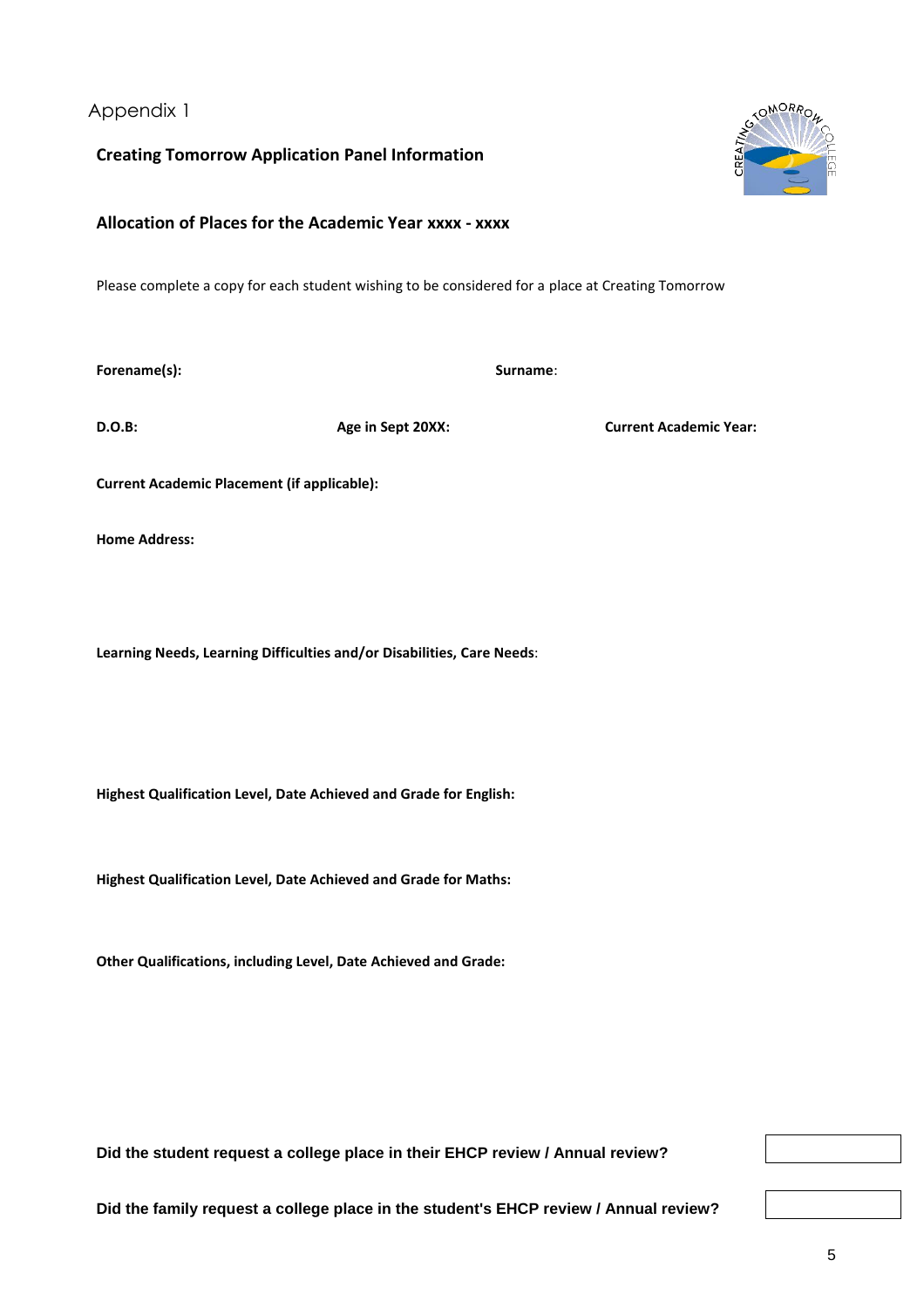# **Does the current school / college support the student's application for a place?**

**Any other relevant notes from current placement re the student's suitability for a place?**

# **Please choose one score for each category below, and total the score at the bottom of the page**

# **Awareness of the world of work**

| 0 | Has little awareness, and little or no interest in the world of work   |
|---|------------------------------------------------------------------------|
| 1 | Has good awareness, but has little or no interest in the world of work |
| 2 | Has some awareness, and some interest in the world of work             |
| 3 | Has some awareness, and a keen interest in the world of work           |
| 4 | Has good awareness, and a keen interest in the world of work           |
| 5 | Is currently working in a part-time job, or has previously done so     |

# **Readiness for work placement**

| 0 | Complexity of student needs means that access to a work placement is not appropriate |
|---|--------------------------------------------------------------------------------------|
|   | Full support on a work placement is permanently required                             |
| 2 | Full support on a work placement is required initially                               |
| 3 | Partial support on a work placement is permanently required                          |
| 4 | Phased support towards full independence on a work placement is required             |
| 5 | Capable of full independence on a work placement                                     |

## **Aspiration to have a job**

| 0 | Has no ambition or motivation to have a job           |
|---|-------------------------------------------------------|
| 1 | Has limited ambition or motivation to have a job      |
| 2 | Has some ambition and motivation to have a job        |
| 3 | Has good ambition and some motivation to have a job   |
| 4 | Has good ambition and is well motivated to have a job |
| 5 | Has (or has previously had) a part-time job           |

# **Aspiration towards Independent Living**

| 0  | Has no ambition or motivation to be a more independent adult                              |
|----|-------------------------------------------------------------------------------------------|
|    | Complexity of student needs make independent living an unlikely prospect                  |
|    | Has some ambition/motivation to be more independent, needs a high degree of support       |
| 3  | Has good ambition and motivation to be a more independent adult, needs phased support     |
| -4 | Has good ambition and is well motivated to be a more independent adult                    |
|    | Is already living independently, or has previously done so (please give details in notes) |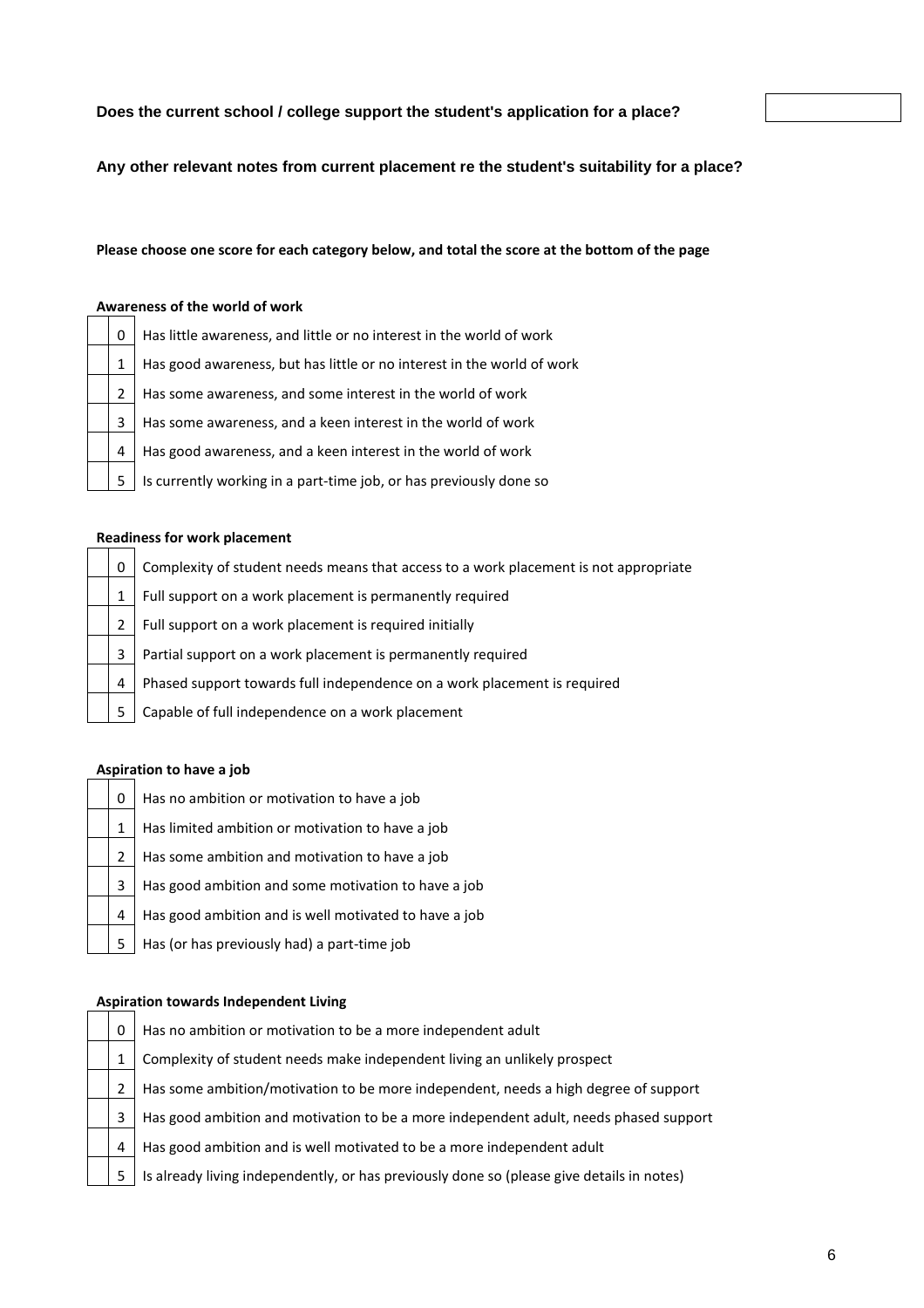## **Ability to cope in social settings**

0 Complexity of student needs when engaging in new settings causes an unacceptably high degree of risk 1 Complexity of student needs means that engaging in new settings requires permanent full-time support 2 Complexity of student needs means that engaging in new settings requires full-time support initially which should then phase out

3 Able to cope with new settings with phased support towards independence

4 Able to cope with new settings with minimal support, likely to be able to cope independently very quickly

5 Able to cope with new settings independently

**Total Score for this section**

**Notes or comments for any of the categories above:**

#### **Please choose one score for each category below, and total the score at the bottom of the page**

# **Literacy and English attainment**

| 0 | No formal qualification in English and does not have the potential to achieve Entry Level 1                                       |
|---|-----------------------------------------------------------------------------------------------------------------------------------|
| 1 | Has not yet achieved an Entry Level 1 qualification in English but has the potential to do so                                     |
| 2 | Has passed an Entry Level 1 qualification in English, now working towards Entry Level 2                                           |
| 3 | Has passed an Entry Level 2 qualification in English, now working towards Entry Level 3                                           |
| 4 | Has passed an Entry Level 3 qualification in English, now working towards Level 1                                                 |
| 5 | Has passed a Level 1 or equivalent qualification in English, now working towards Level 2                                          |
| 5 | Has passed a Level 2 or equivalent qualification in English, but other significant factors apply<br>(please comment in the notes) |

#### **Numeracy and Maths attainment**

5

| 0            | No formal qualification in Maths and does not have the potential to achieve Entry Level 1   |
|--------------|---------------------------------------------------------------------------------------------|
| 1            | Has not yet achieved an Entry Level 1 qualification in Maths but has the potential to do so |
| $\mathbf{2}$ | Has passed an Entry Level 1 qualification in Maths, now working towards Entry Level 2       |
| 3.           | Has passed an Entry Level 2 qualification in Maths, now working towards Entry Level 3       |
| 4            | Has passed an Entry Level 3 qualification in Maths, now working towards Level 1             |
| 5            | Has passed a Level 1 or equivalent qualification in Maths, now working towards Level 2      |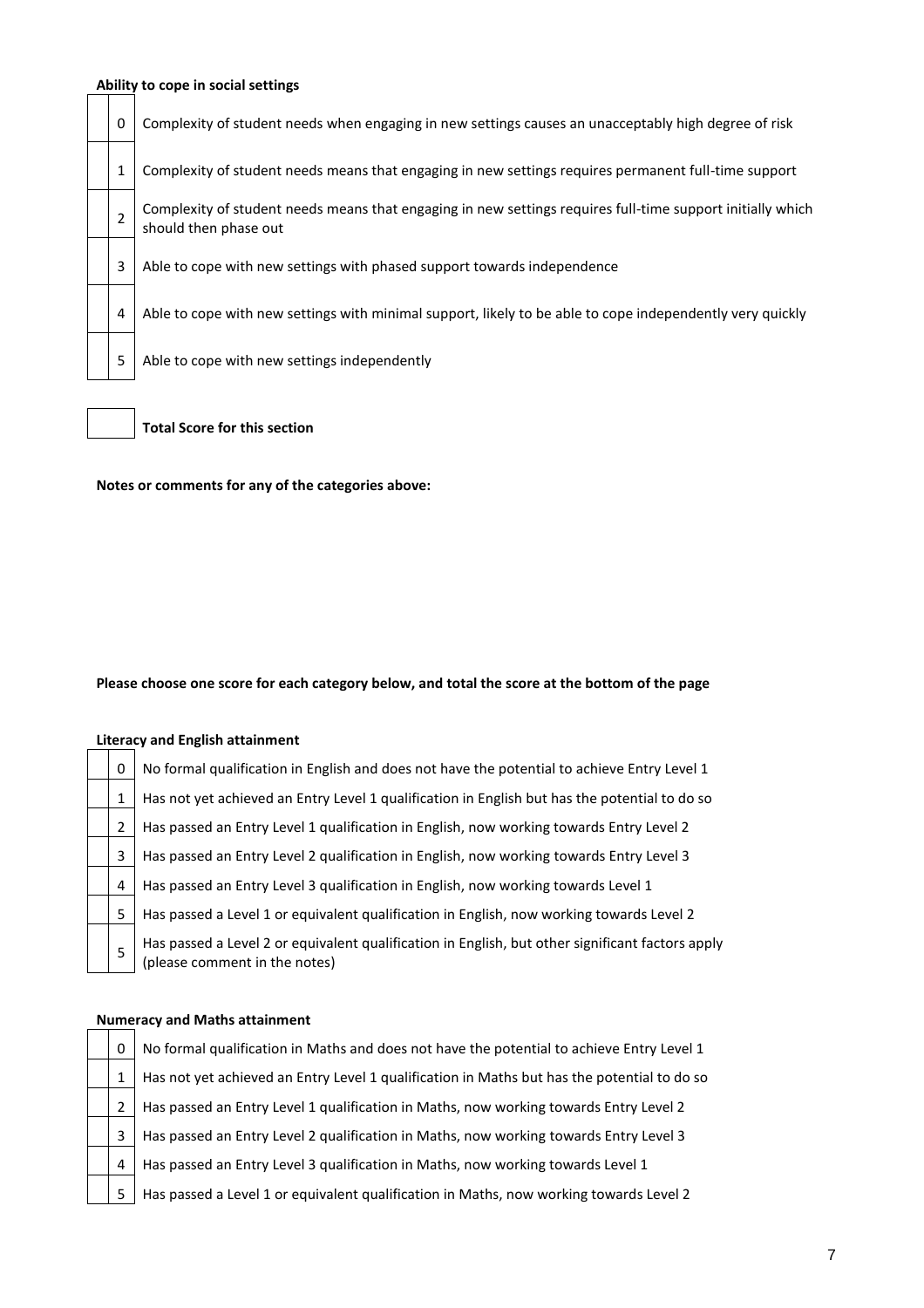

Has passed a Level 2 or equivalent qualification in Maths, but other significant factors apply (please comment in the notes)

| 0 |
|---|
| 1 |
| 2 |
| 3 |
| 4 |
| 5 |

# **Ability to manage own money**

Has no ability to recognise and name coins, and is not likely to achieve this

Can pay and give change to 10p

Can pay and give change to 20p

Can pay and give change to £1

Can pay and give change to £10

Can manage own money, including using a cash card for payments

# **Ability to manage own meals and drinks**

| 0 | Has no ambition or motivation to make own drinks or snacks                              |
|---|-----------------------------------------------------------------------------------------|
| 0 | Complexity of needs mean independence for own drinks and snacks is an unlikely prospect |
|   | Can make a cold drink independently                                                     |
| 2 | Can make a cold drink and a cold snack independently                                    |
| 3 | Can make a hot drink and a cold snack independently                                     |
| 4 | Can make a hot drink and a hot snack independently                                      |
| 5 | Can make a simple meal or follow a recipe independently                                 |

**Total Score for this section**

**Notes or comments for any of the categories above:**

**Please use the scores for each category from the previous pages to complete these**



**Total Score across all categories for this student's application (please add the 2 total scores from the previous pages)**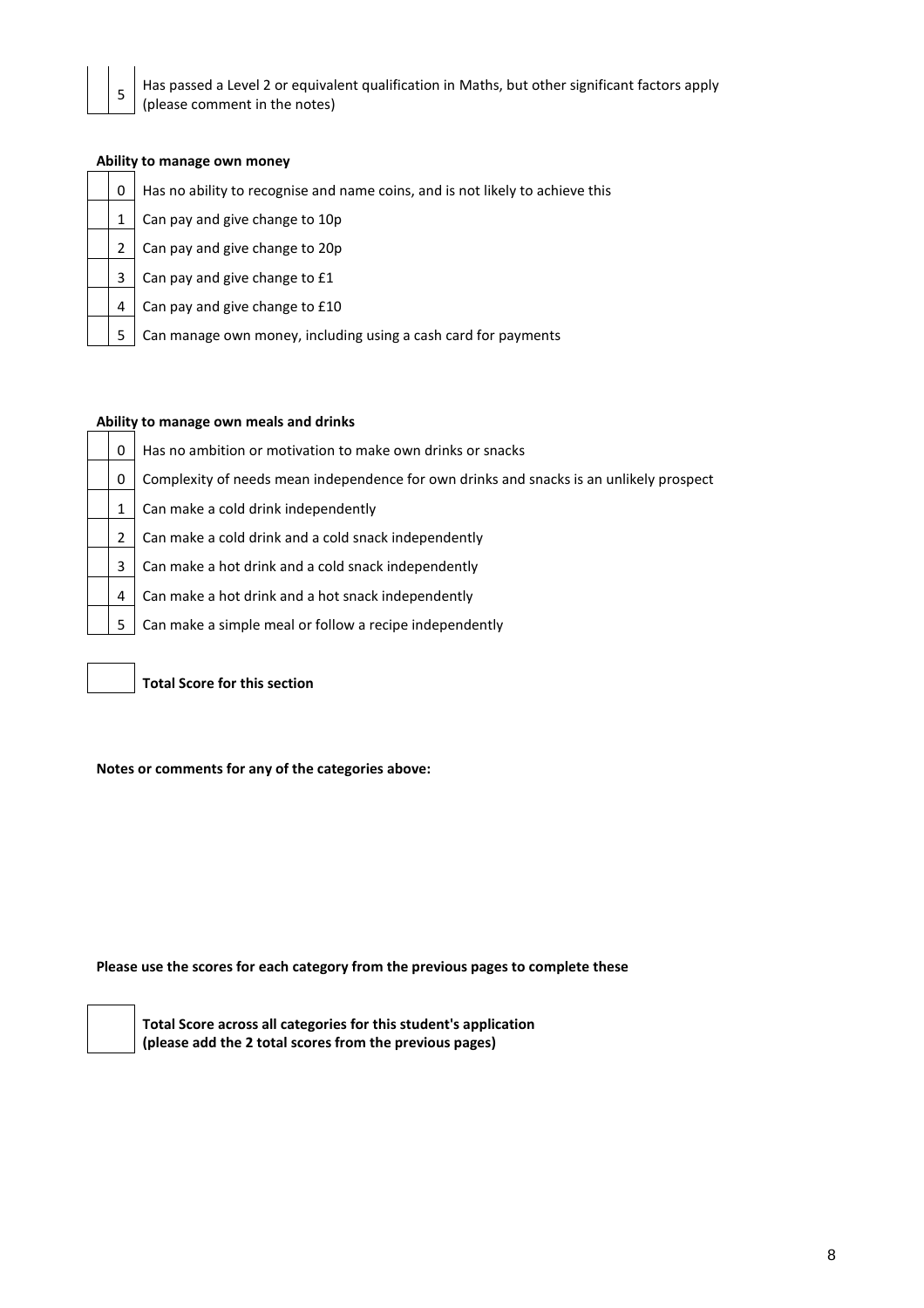## **Placement panel decision for this student, with any relevant comments:**

## **Progression for the transition to employment (after at least 1 year in Creating Tomorrow)**

| 0 | Not likely to ever be suitable for employment (paid or unpaid) due to complexity of needs      |  |  |  |  |  |
|---|------------------------------------------------------------------------------------------------|--|--|--|--|--|
| 0 | Not yet ready for an evaluative 12 week placement, should be able to access this in the future |  |  |  |  |  |
|   | Ready for an evaluative 12 week placement, but will require full-time support                  |  |  |  |  |  |
|   | Ready for an evaluative 12 week placement with phased support towards full independence        |  |  |  |  |  |
| 3 | Ready for a fully independent evaluative 12 week placement                                     |  |  |  |  |  |
| 4 | Ready for part-time employment (paid or unpaid)                                                |  |  |  |  |  |
| 5 | Ready for full-time employment (paid or unpaid)                                                |  |  |  |  |  |

**Total Score for this section**

**Notes or comments for any of the categories above:**

## **Progression towards Independent Travel**

| 0 |
|---|
| 1 |
| 2 |

Not ready to experience fully supported "Independent Travel", even with permanent full-time support due to complexity of needs

Ready to experience fully supported "Independent Travel" although will require permanent full-time support due to needs (e.g. wheelchair user)

Ready to experience fully supported "Independent Travel" to assess suitability for a Travel Training programme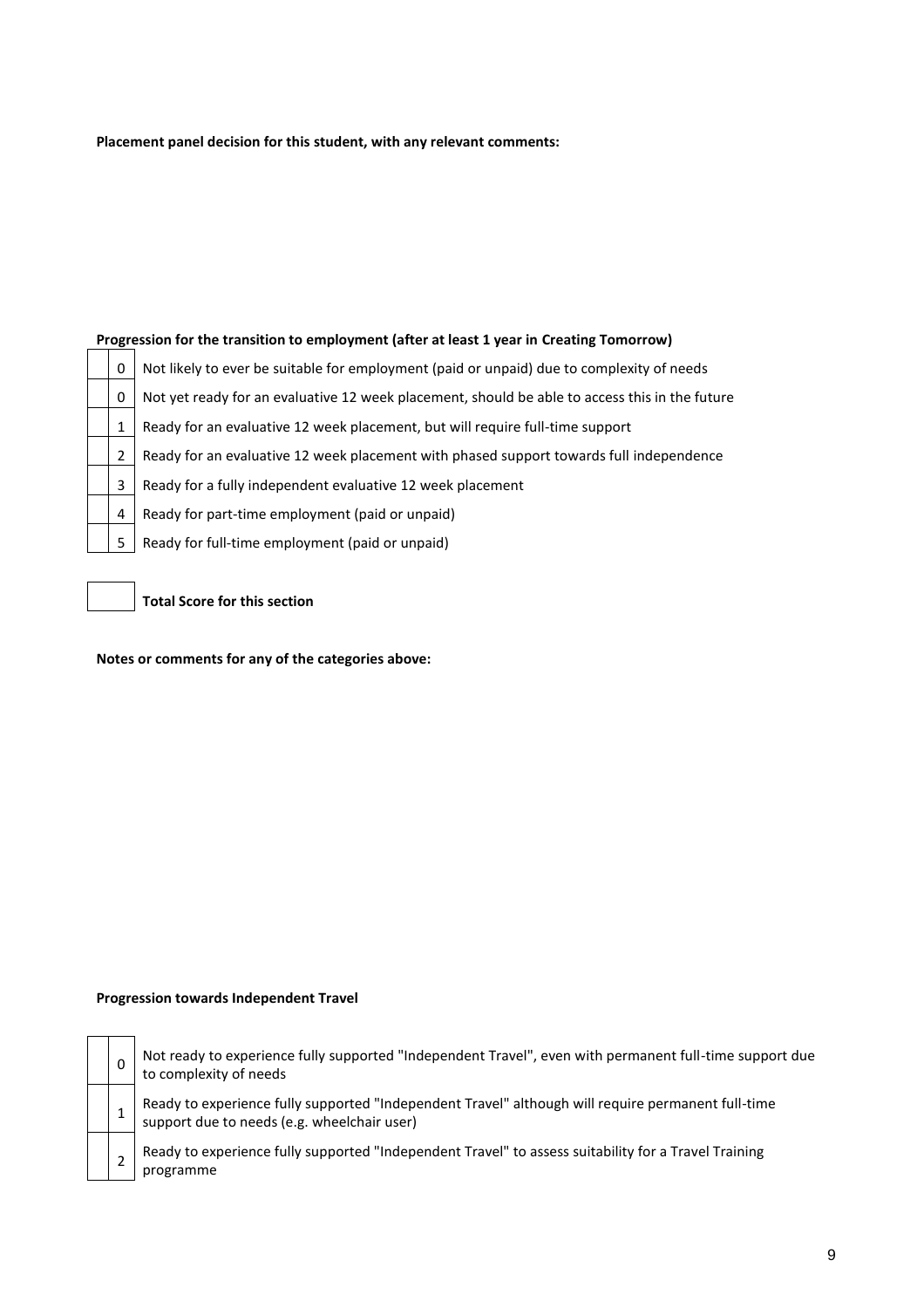| 3 | Ready to access a Travel Training programme, will require a high degree of support and a lengthy transition |
|---|-------------------------------------------------------------------------------------------------------------|
| 4 | Ready to access a Travel Training programme, will require a standard degree of support and transition       |
| 5 | Already a fully independent traveller                                                                       |

## **Please use the scores for each category from the previous pages to complete these**



**Total Score across all categories for this student's application (please add the 2 total scores from the bottom of each of the 2 previous pages)**

## **Please complete the grid below to indicate the breakdown of scores for this student**

| Score        | 0 | $\mathbf{1}$ | $\overline{2}$ | 3 | 4 |  |
|--------------|---|--------------|----------------|---|---|--|
| <b>Tally</b> |   |              |                |   |   |  |
| <b>Total</b> |   |              |                |   |   |  |

**Placement panel decision for this student, with any relevant comments:**

# **For students who have completed one full year at Creating Tomorrow only:**

# **Progression for the transition to an evaluative 12 week placement with potential for employed status**

| 0 | Not likely to ever be suitable for employment (paid or unpaid) due to complexity of needs    |
|---|----------------------------------------------------------------------------------------------|
| 0 | Not yet ready for an evaluative 12 week placement, will be able to access this in the future |
| 1 | Ready for an evaluative 12 week placement, but will require full-time support                |
| 2 | Ready for an evaluative 12 week placement with phased support towards full independence      |
| 3 | Ready for a fully independent evaluative 12 week placement                                   |
| 4 | Ready for part-time employment (paid or unpaid)                                              |
| 5 | Ready for full-time employment (paid or unpaid)                                              |

### **Placement Panel decision re Progression for this student:**